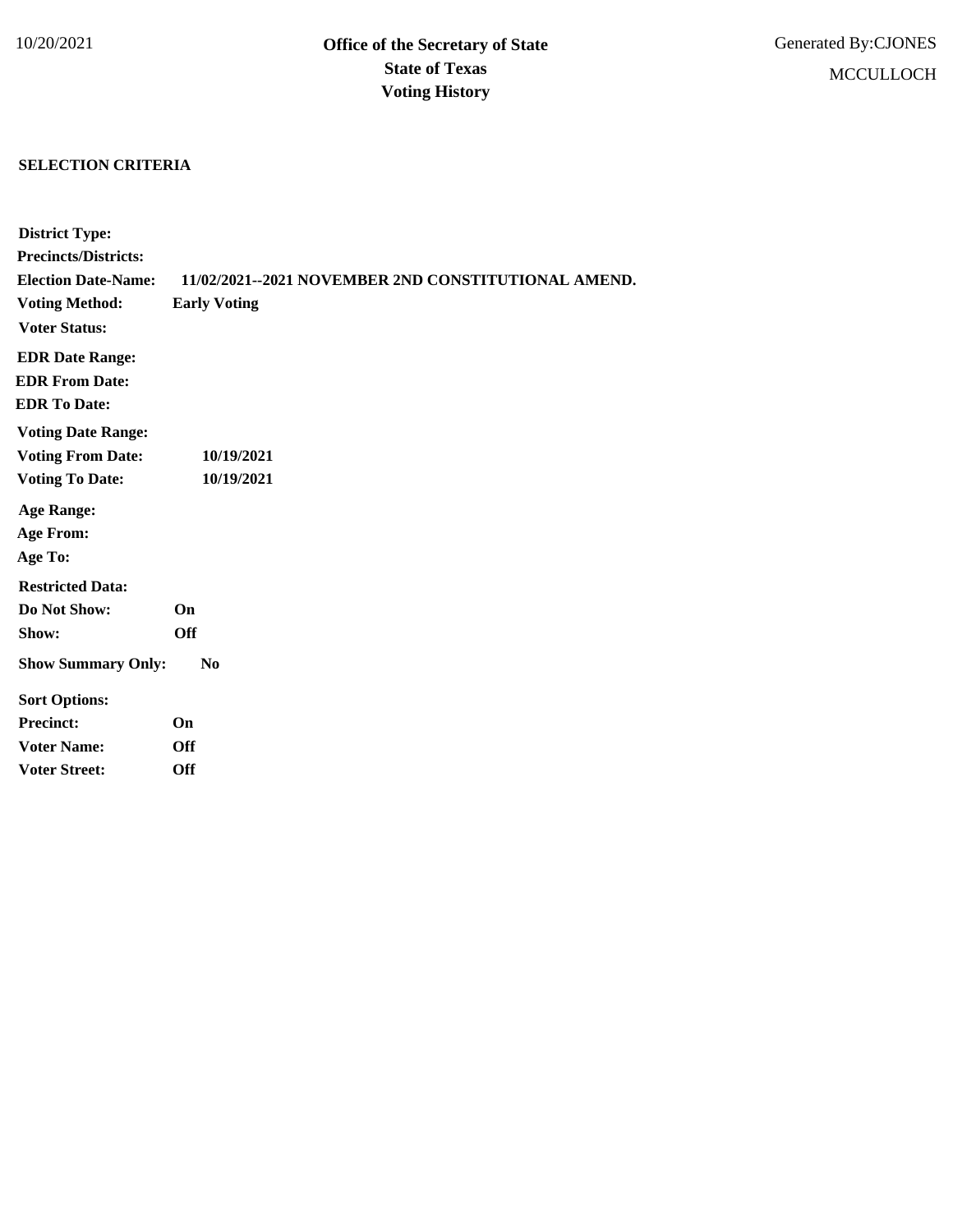| Precinc<br>t | VUID           | <b>EDR</b>                                 | Voter<br>Status | Voter Name  |          | <b>DOB</b>               | Current<br>County | Residence<br>Address                                            | Mailing Address |
|--------------|----------------|--------------------------------------------|-----------------|-------------|----------|--------------------------|-------------------|-----------------------------------------------------------------|-----------------|
| 101          | 1018819583     | 06/28/2003                                 | V               | INE LOUISE  |          | CLAMP, CATHER 11/21/1961 | 160               | 537 CR 160<br>BRADY TX 76825 BRADY TX 76825                     | 537 CR 160      |
|              | Election Name: | 2021 NOVEMBER 2ND<br>CONSTITUTIONAL AMEND. |                 |             |          | Ballot Style: BS2        |                   | Voting Method: EV                                               |                 |
| 101          | 1003365829     | 03/01/1976                                 | $\overline{v}$  |             |          | KYZAR, JOHN S 01/29/1953 | 160               | 629 PR 532<br>BRADY TX 76825 BRADY TX 76825                     | 629 PR 532      |
|              | Election Name: | 2021 NOVEMBER 2ND<br>CONSTITUTIONAL AMEND. |                 |             |          | Ballot Style: BS2        |                   | Voting Method: EV                                               |                 |
| 101          | 1003364068     | 02/20/1984                                 | $\bar{x}$       | A           |          | LEACH, JEANNE 08/14/1952 | 160               | 2696 CR 100<br>BRADY TX 76825 BRADY TX 76825                    | 2696 CR 100     |
|              | Election Name: | 2021 NOVEMBER 2ND<br>CONSTITUTIONAL AMEND. |                 |             |          | Ballot Style: BS2        |                   | Voting Method: EV                                               |                 |
| 101          | 1090133333     | 12/07/2006                                 | $\overline{17}$ | MARIE       |          | ROGERS, CAYLA 06/12/1975 | 160               | 1919 SOUTH PINE 1919 S PINE ST<br>BRADY TX 76825 BRADY TX 76825 |                 |
|              | Election Name: | 2021 NOVEMBER 2ND<br>CONSTITUTIONAL AMEND. |                 |             |          | Ballot Style: BS2        |                   | Voting Method: EV                                               |                 |
| 101          | 1003391818     | 02/21/1992                                 |                 | L JONATHAN  |          | RUCKER, SAMUE 05/22/1953 | 160               | 454 CR 160 454 CR 160<br>BRADY TX 76825- BRADY TX 76825<br>7723 |                 |
|              | Election Name: | 2021 NOVEMBER 2ND<br>CONSTITUTIONAL AMEND. |                 |             |          | Ballot Style: BS2        |                   | Voting Method: EV                                               |                 |
| 101          | 1015434632     | 03/06/2001                                 | $\overline{17}$ | BIE A       |          | WILLIAMS, BOB 03/12/1942 | 160               | 2105 STANTON<br>BRADY TX 76825 BRADY TX 76825                   | 2105 STANTON    |
|              | Election Name: | 2021 NOVEMBER 2ND<br>CONSTITUTIONAL AMEND. |                 |             |          | Ballot Style: BS2        |                   | Voting Method: EV                                               |                 |
| 101          | 1013107442     | 10/01/2000                                 | $\overline{U}$  | SR, BOBBY G | WILLIAMS | 03/27/1936               | 160               | 2105 STANTON<br>BRADY TX 76825 BRADY TX 76825                   | 2105 STANTON    |
|              | Election Name: | 2021 NOVEMBER 2ND<br>CONSTITUTIONAL AMEND. |                 |             |          | Ballot Style: BS2        |                   | Voting Method: EV                                               |                 |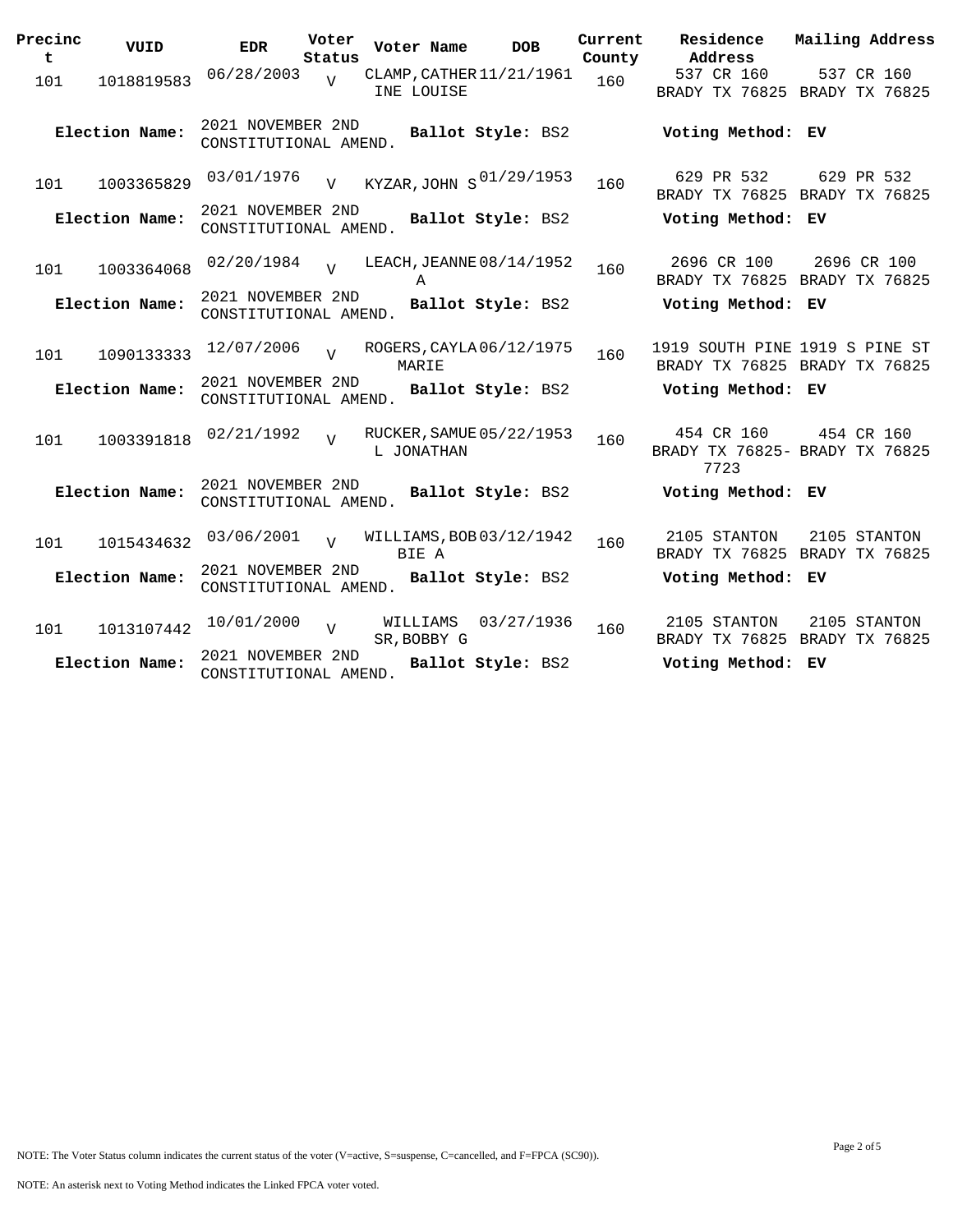| Precinc<br>t | VUID           | <b>EDR</b>                                 | Status | Voter Voter Name              | <b>DOB</b>        | Current<br>County | Residence<br>Address        | Mailing Address |
|--------------|----------------|--------------------------------------------|--------|-------------------------------|-------------------|-------------------|-----------------------------|-----------------|
| 102          |                | $2162665639$ $01/17/2020$ $V$              |        | WILSON,TONY 12/02/1958<br>DEE |                   | 160               | 95 PR 572<br>BRADY TX 76825 |                 |
|              | Election Name: | 2021 NOVEMBER 2ND<br>CONSTITUTIONAL AMEND. |        |                               | Ballot Style: BS2 |                   | Voting Method: EV           |                 |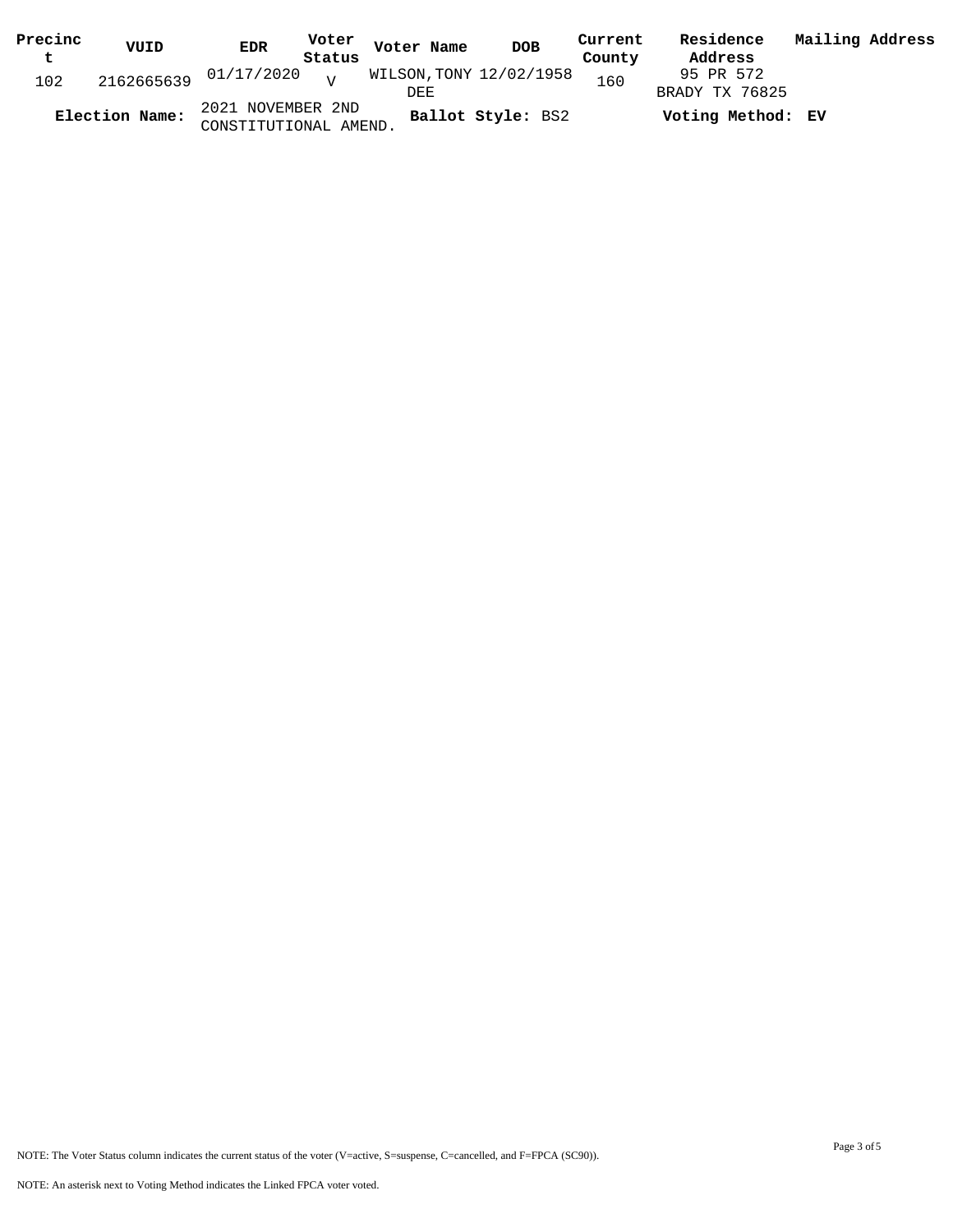| Precinc<br>t | VUID           | <b>EDR</b>                                 | Voter<br>Status | Voter Name                             | <b>DOB</b>            | Current<br>County | Residence<br>Address                  | Mailing Address                                         |
|--------------|----------------|--------------------------------------------|-----------------|----------------------------------------|-----------------------|-------------------|---------------------------------------|---------------------------------------------------------|
| 301          | 1023653758     | 10/05/2008                                 | $\overline{U}$  | MARIE                                  | GREER, AMY 06/17/1970 | 160               | 1314 SOUTH WALL                       | 1314 WALL<br>BRADY TX 76825 BRADY TX 76825              |
|              | Election Name: | 2021 NOVEMBER 2ND<br>CONSTITUTIONAL AMEND. |                 |                                        | Ballot Style: BS2     |                   | Voting Method: EV                     |                                                         |
| 301          | 1003371933     | 08/29/1991                                 | $\overline{z}$  | JORDAN, JEANE 02/27/1944<br>TTE ELAINE |                       | 160               | 1501 SOUTH PINE 1501 S. PINE          | BRADY TX 76825 BRADY TX 76825                           |
|              | Election Name: | 2021 NOVEMBER 2ND<br>CONSTITUTIONAL AMEND. |                 |                                        | Ballot Style: BS2     |                   | Voting Method: EV                     |                                                         |
| 301          | 1003371946     | 03/01/1976                                 | $\overline{z}$  | JORDAN, V<br>MURRAY                    | 02/09/1935            | 160               | 1501 SOUTH PINE 1501 S. PINE          | BRADY TX 76825 BRADY TX 76825                           |
|              | Election Name: | 2021 NOVEMBER 2ND<br>CONSTITUTIONAL AMEND. |                 |                                        | Ballot Style: BS2     |                   | Voting Method: EV                     |                                                         |
| 301          | 1024070962     | 04/16/2005                                 | $\overline{U}$  | KITCHENS, EIL01/04/1946<br>EEN JANET   |                       | 160               | 246 OPEN<br>COUNTRY RD                | 246 OPEN<br>COUNTRY RD<br>BRADY TX 76825 BRADY TX 76825 |
|              | Election Name: | 2021 NOVEMBER 2ND<br>CONSTITUTIONAL AMEND. |                 |                                        | Ballot Style: BS2     |                   | Voting Method: EV                     |                                                         |
| 301          | 1024060340     | 04/16/2005                                 | $\overline{17}$ | KITCHENS, JAM 10/18/1940<br>ES CARROLL |                       | 160               | 246 OPEN<br>COUNTRY RD                | 246 OPEN<br>COUNTRY RD<br>BRADY TX 76825 BRADY TX 76825 |
|              | Election Name: | 2021 NOVEMBER 2ND<br>CONSTITUTIONAL AMEND. |                 |                                        | Ballot Style: BS2     |                   | Voting Method: EV                     |                                                         |
| 301          | 1017451921     | 10/10/2020                                 | $\overline{z}$  | MILLER, LISA 01/31/1963<br>ANN         |                       | 160               | 1611 SIMPSON<br>BRADY TX 76825        |                                                         |
|              | Election Name: | 2021 NOVEMBER 2ND<br>CONSTITUTIONAL AMEND. |                 |                                        | Ballot Style: BS2     |                   | Voting Method: EV                     |                                                         |
| 301          | 1150766907     | 03/12/2008                                 | $\overline{V}$  | MORK, DAWN<br>CHRISTINE                | 01/19/1978            | 160               | 1002 SOUTH<br>CHINA<br>BRADY TX 76825 | 1002 S CHINA ST<br>BRADY TX 76825-<br>5442              |
|              | Election Name: | 2021 NOVEMBER 2ND<br>CONSTITUTIONAL AMEND. |                 |                                        | Ballot Style: BS2     |                   | Voting Method: EV                     |                                                         |